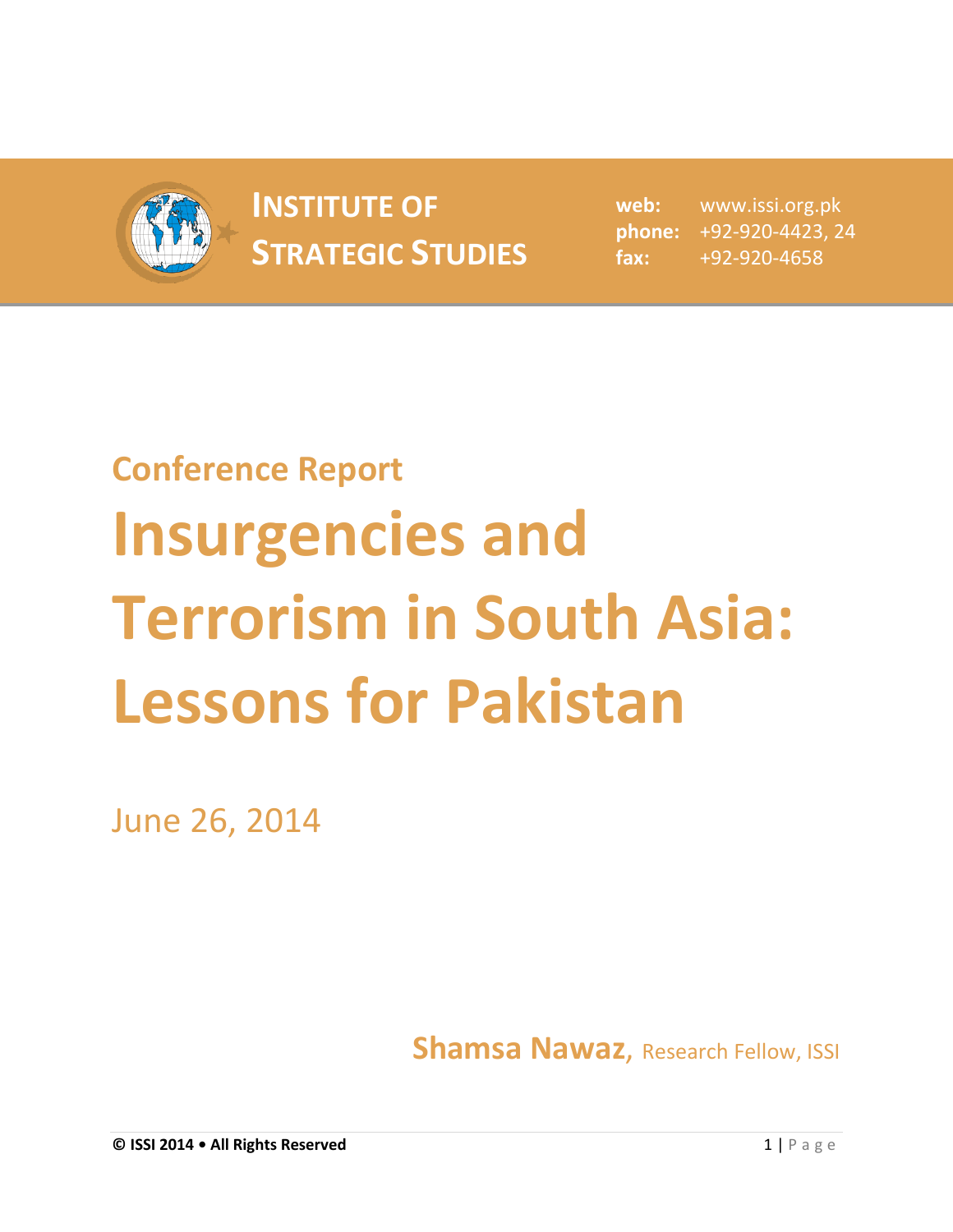In its Distinguished Lecture Series of 2014, the Institute of Strategic Studies, Islamabad (ISSI) organised a public talk on June 26, 2014 by Moeed Yusuf, director of the South Asia Program at the United States Institute of Peace in Washington DC. The topic under discussion was *Insurgencies and Terrorism in South Asia: Lessons for Pakistan.* ISSI Director General Dr Rasul Bakhsh Rais welcomed Yusuf for sharing his work on geo-politics and security of South Asia, with particular reference to his research on counter-insurgency in South Asia. He regarded his work as topical and relevant to Pakistan's prevalent situation.

While presenting the summary observations, conclusions, lessons and synopsis of the panacea for a possible resolution of the current crisis in Pakistan from his edited book on *Insurgencies and Terrorism in South Asia: Lessons for Pakistan,* Yusuf observed that all regional states- whether it is democratic India, the monarchic Nepal, the majoritarian democratic state of Sri Lanka, or a state dominated by civilmilitary imbalanced as is the case of Pakistan- the strategy to counter insurgency stayed almost identical. The paradox of balancing the use of force and non-violent intervention by the states through political dialogue or economic development in the affected regions for countering the insurgents remained predominant. With the South Asian states relying more on the use of force, the situation has exacerbated even further. In an absence of the realisation that every insurgency has different dynamics and therefore needs different counter-strategies, the imbalance has generated more confusion. For instance, an element of sympathy has been observed due to the collateral damage caused by the intense use of force in certain sections of the population. There has never been a one size fits all strategy. Only those states that identified the difference between core reasons and add-on reasons that sustained insurgencies could do better in countering these insurgencies at the earliest. Yusuf identified four core reasons for the expansion and extension of the insurgency in South Asia:

- i. The unfinished process of nation-building left over from the decolonisation process. In case of Pakistan, however, political ideology is the number one driver;
- ii. The dilemma of negotiating or fighting with the insurgents. Negotiations are generally done with those who inflict the maximum damage;
- iii. Public opinion and its build-up by the state to garner support for its policies. States deliberately manipulate through the conflation of narratives;
- iv. And lastly, the role of an external third party, which is originally a constant factor.

This confusion in the identification of detrimental elements and the ensuing lack of clarity generates susceptibility, whereby giving space to the insurgents to operate. On the other hand, it disconnects the people from the state, and adds to the vulnerabilities in the process of nation building as a consequence.

According to Yusuf, Pakistan faces two major terrorism/insurgent challenges today:

- I. Stemming from intolerance of diversity, specifically religious and ethnic;
- II. A conflation of narratives- in Pakistan, these narratives are confounded between political Islam, an anti-America paradigm, and the state-society disconnect.

Therefore, Pakistan needs to establish the confidence of its people in the state by improving the civilian law enforcement apparatus, and the day-to-day security of civilians. The moderate religious clerics must be invested upon to gain the maximum dividends. A holistic strategy to counter insurgency must believe that although the challenge is bigger than the ability of the state, the eventual benchmark should be to have a normal functional state rather than one riddled with unchecked violence.